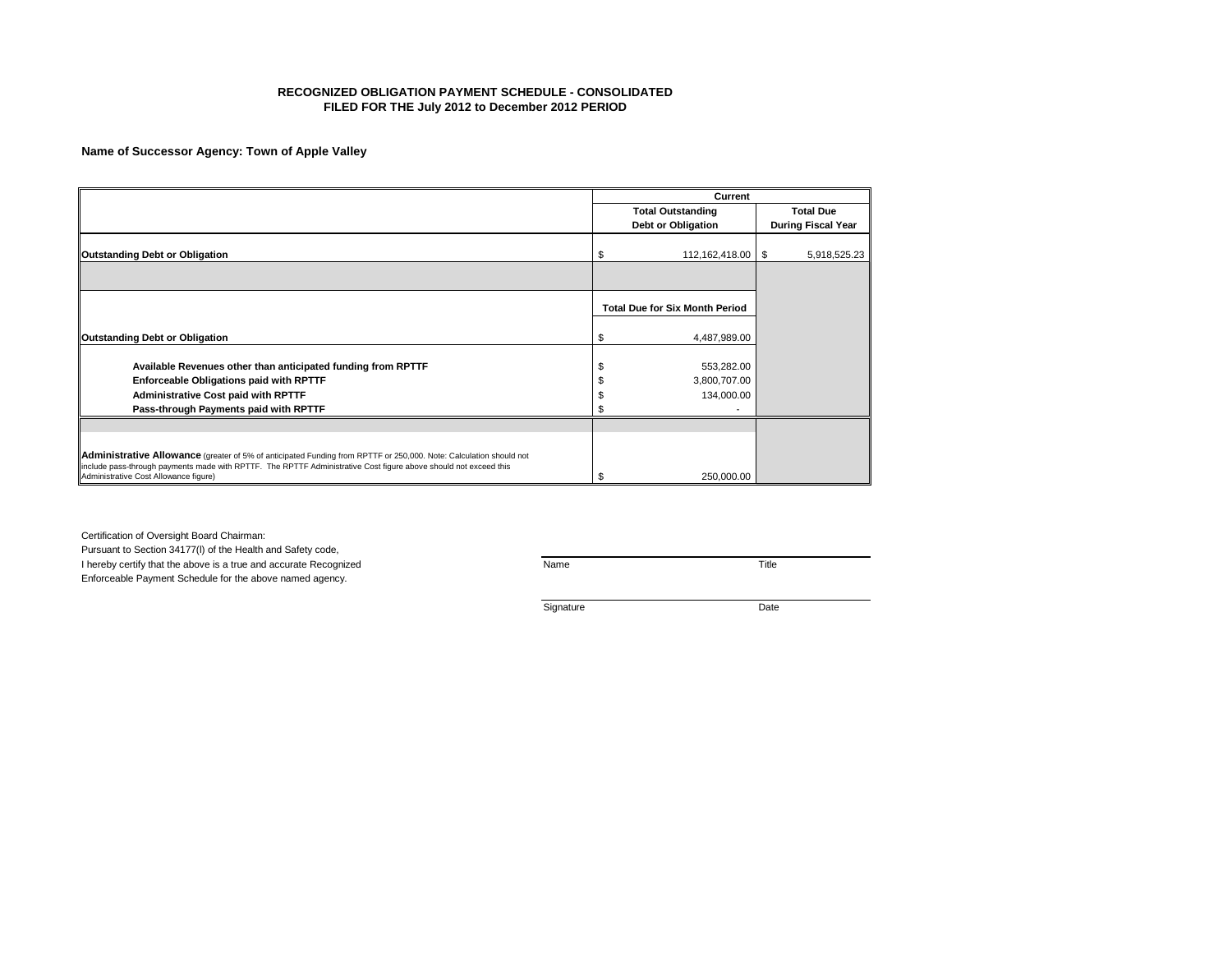Project Area(s) VVEDA and AVRDA PA2

### **DRAFT RECOGNIZED OBLIGATION PAYMENT SCHEDULE Per AB 26 - Section 34177 (\*)**

|                  | <b>Project Name / Debt Obligation</b>                                                         | Execution<br>Date of<br><b>Contract or</b> | Payee                       | <b>Description</b>                                                                | Project<br>Area/Agency<br>Code-Account<br>Code(RR01- | <b>Total</b><br>Outstanding<br>Debt or          | <b>Total Due During</b><br><b>Fiscal Year</b><br>2012-13 | <b>Funding</b><br>Source | Payable from the Redevelopment Property Tax Trust Fund (RPTTF)<br>Payments by month |          |                  |          |                 |                 |           |
|------------------|-----------------------------------------------------------------------------------------------|--------------------------------------------|-----------------------------|-----------------------------------------------------------------------------------|------------------------------------------------------|-------------------------------------------------|----------------------------------------------------------|--------------------------|-------------------------------------------------------------------------------------|----------|------------------|----------|-----------------|-----------------|-----------|
|                  |                                                                                               | Agreement                                  |                             |                                                                                   | <b>RG01)</b>                                         | Obligation                                      |                                                          |                          | <b>July 2012</b>                                                                    | Aug 2012 | <b>Sept 2012</b> | Oct 2012 | <b>Nov 2012</b> | <b>Dec 2012</b> | Total     |
|                  |                                                                                               |                                            |                             |                                                                                   |                                                      |                                                 |                                                          |                          |                                                                                     |          |                  |          |                 |                 |           |
|                  | 1) 2005 Tax Allocation Bonds                                                                  | 5/1/2005 US Bank                           |                             | Fund capital improvements                                                         | <b>VVEDA</b>                                         | 11,758,383                                      | 512.213                                                  | <b>RPTTF</b>             |                                                                                     |          |                  |          |                 | 348,606         | 348,606   |
|                  | 2) 2007 Tax Allocation Bonds                                                                  | 6/1/2007                                   | US Bank                     | <b>Fund RDA activities</b>                                                        | <b>VVEDA</b>                                         | 14,683,575                                      | 544,183                                                  | RPTTF                    |                                                                                     |          |                  |          |                 | 352.092         | 352,092   |
|                  | 3) Loan Agreement/DDA                                                                         | 6/28/2011 AMCAL                            |                             | 50-Unit Senior Project                                                            | <b>VVEDA</b>                                         | 2,100,000                                       | 100,000                                                  | Bonds                    | 8.333                                                                               | 8.333    | 8,333            | 8.333    | 8,333           | 8.333           | 49,998    |
|                  | <b>Employment agreement</b>                                                                   |                                            | 11/1/2008 Ken Henderson     | Separation agreement and release                                                  | <b>VVEDA</b>                                         | 23.286                                          | 23,286                                                   | LMIHF                    | 7,762                                                                               | 7.762    | 7,762            |          |                 |                 | 23,286    |
|                  | 5) New Housing/RRLP/DAP                                                                       |                                            | 6/28/2011 AMCAL/Various     | <b>Construction services</b>                                                      | <b>VVEDA</b>                                         | 1.575.000                                       | $\overline{\phantom{a}}$                                 | LMIHF                    |                                                                                     |          |                  |          |                 |                 |           |
|                  | 6) Loan to 80% for ERAF                                                                       | 4/27/2011 LMIHF                            |                             | Loan to pay ERAF                                                                  | <b>VVEDA</b>                                         | 401,767                                         | 401,767                                                  | RPTTF                    |                                                                                     |          |                  |          |                 | 401.767         | 401,767   |
|                  | 7) HELP Loan                                                                                  | 11/5/2003 CAL FHA                          |                             | Loan for Down Payment Assistance                                                  | <b>VVEDA</b>                                         | 162,500                                         | 162,500                                                  | LMIHF                    |                                                                                     |          |                  |          |                 | 162,500         | 162,500   |
|                  |                                                                                               |                                            |                             |                                                                                   |                                                      |                                                 |                                                          |                          |                                                                                     |          |                  |          |                 |                 |           |
| $\left 9\right $ |                                                                                               |                                            |                             |                                                                                   |                                                      |                                                 |                                                          |                          |                                                                                     |          |                  |          |                 |                 |           |
|                  | 10) 2007 Tax Allocation Bonds                                                                 | 7/1/2007 US Bank                           |                             | Fund (80%) RDA activities                                                         | PA <sub>2</sub>                                      | 52,447,284                                      | 2,089,656                                                | RPTTF                    |                                                                                     |          |                  |          |                 | 1,386,932       | 1,386,932 |
|                  | 11) 2007 Tax Allocation Bonds                                                                 | 7/1/2007                                   | <b>US Bank</b>              | Fund (20%) Housing projects                                                       | PA <sub>2</sub>                                      | 7,143,601                                       | 293,244                                                  | RPTTF                    |                                                                                     |          |                  |          |                 | 164.518         | 164,518   |
|                  | 12) Yucca Loma Bridge Corridor                                                                | 7/1/2007                                   | Various                     | Bond proceeds for construction services                                           | PA <sub>2</sub>                                      | 16,214,000                                      | 210,000                                                  | Bonds                    | 17,500                                                                              | 17,500   | 17,500           | 17,500   | 17,500          | 17,500          | 105,000   |
|                  | 13) Yucca Loma Bridge Corridor                                                                |                                            | 4/2/2007 Dokken Engineering | Design services                                                                   | PA <sub>2</sub>                                      | 623,000                                         | 623,000                                                  | <b>RPTTF</b>             | 103,833                                                                             | 103,833  | 103,833          | 103,833  | 103,833         | 103,835         | 623,000   |
|                  | 14) Yucca Loma Bridge Corridor                                                                |                                            | 11/8/2005 CAA Engineering   | Project management services                                                       | PA <sub>2</sub>                                      | 250,000                                         | 125,000                                                  | <b>RPTTF</b>             | 20,833                                                                              | 20,833   | 20,833           | 20,833   | 20,833          | 20.835          | 125,000   |
|                  | 15) Employment agreement                                                                      |                                            | 11/1/2008 Ken Henderson     | Separation agreement and release                                                  | PA <sub>2</sub>                                      | 23,286                                          | 23,286                                                   | <b>RPTTF</b>             | 7,762                                                                               | 7.762    | 7,762            |          |                 |                 | 23,286    |
|                  | 16) Loan Agreement/DDA                                                                        | 6/28/2011 AMCAL                            |                             | Senior Project Loan Agreement                                                     | PA <sub>2</sub>                                      | 2,643,730                                       | 100,000                                                  | Bonds                    | 8,333                                                                               | 8.333    | 8,333            | 8,333    | 8,333           | 8.333           | 49,998    |
|                  | 17) Loan to 80% for ERAF                                                                      | 4/27/2011 LMIHF                            |                             | Loan to pay ERAF                                                                  | PA <sub>2</sub>                                      | 375.506                                         | 375.506                                                  | <b>RPTTF</b>             |                                                                                     |          |                  |          |                 | 375.506         | 375,506   |
|                  | 18) New Housing/RRLP/DAP                                                                      |                                            | 6/28/2011 AMCAL/Various     | <b>Construction services</b>                                                      | PA <sub>2</sub>                                      | 1,575,000                                       | $\overline{\phantom{a}}$                                 | LMIHF                    |                                                                                     |          |                  |          |                 |                 |           |
|                  | 19) HELP Loan                                                                                 | 11/5/2003 CAL FHA                          |                             | Loan for Down Payment Assistance                                                  | PA <sub>2</sub>                                      | 162.500                                         | 162.500                                                  | LMIHF                    |                                                                                     |          |                  |          |                 | 162.500         | 162,500   |
| 20)              |                                                                                               |                                            |                             |                                                                                   |                                                      |                                                 |                                                          |                          |                                                                                     |          |                  |          |                 |                 |           |
|                  | Totals - This Page (RPTTF Funding)                                                            |                                            |                             |                                                                                   |                                                      | 112.162.418                                     | 4.987.855                                                | N/A                      | 174.356                                                                             | 174.356  | 174.356          | 158.832  | 158.832         | 3.513.257       | 3.800.707 |
|                  | Totals - Page 2 (Other Funding)                                                               |                                            |                             |                                                                                   |                                                      |                                                 | 758.286                                                  | N/A                      |                                                                                     |          |                  | $\sim$   |                 |                 | 553,282   |
|                  | Totals - Page 3 (Administrative Cost Allowance)                                               |                                            |                             |                                                                                   |                                                      |                                                 | 172,384                                                  | N/A                      |                                                                                     |          |                  | $\sim$   |                 |                 | 134,000   |
|                  | Totals - Page 4 (Pass Thru Payments)                                                          |                                            |                             |                                                                                   |                                                      | N/A                                             | N/A                                                      | N/A                      |                                                                                     |          |                  |          |                 |                 |           |
|                  | Grand total - All Pages                                                                       |                                            |                             |                                                                                   |                                                      | 112,162,418                                     | 5,918,525                                                |                          | 174.356                                                                             | 174.356  | 174.356          | 158.832  | 158.832         | 3,513,257       | 4,487,989 |
|                  | RPTTF - Redevelopment Property Tax Trust Fund<br>LMIHF - Low and Moderate Income Housing Fund |                                            |                             | <b>Bonds - Bond proceeds</b><br>Admin - Successor Agency Administrative Allowance |                                                      | Other - reserves, rents, interest earnings, etc |                                                          |                          |                                                                                     |          |                  |          |                 |                 |           |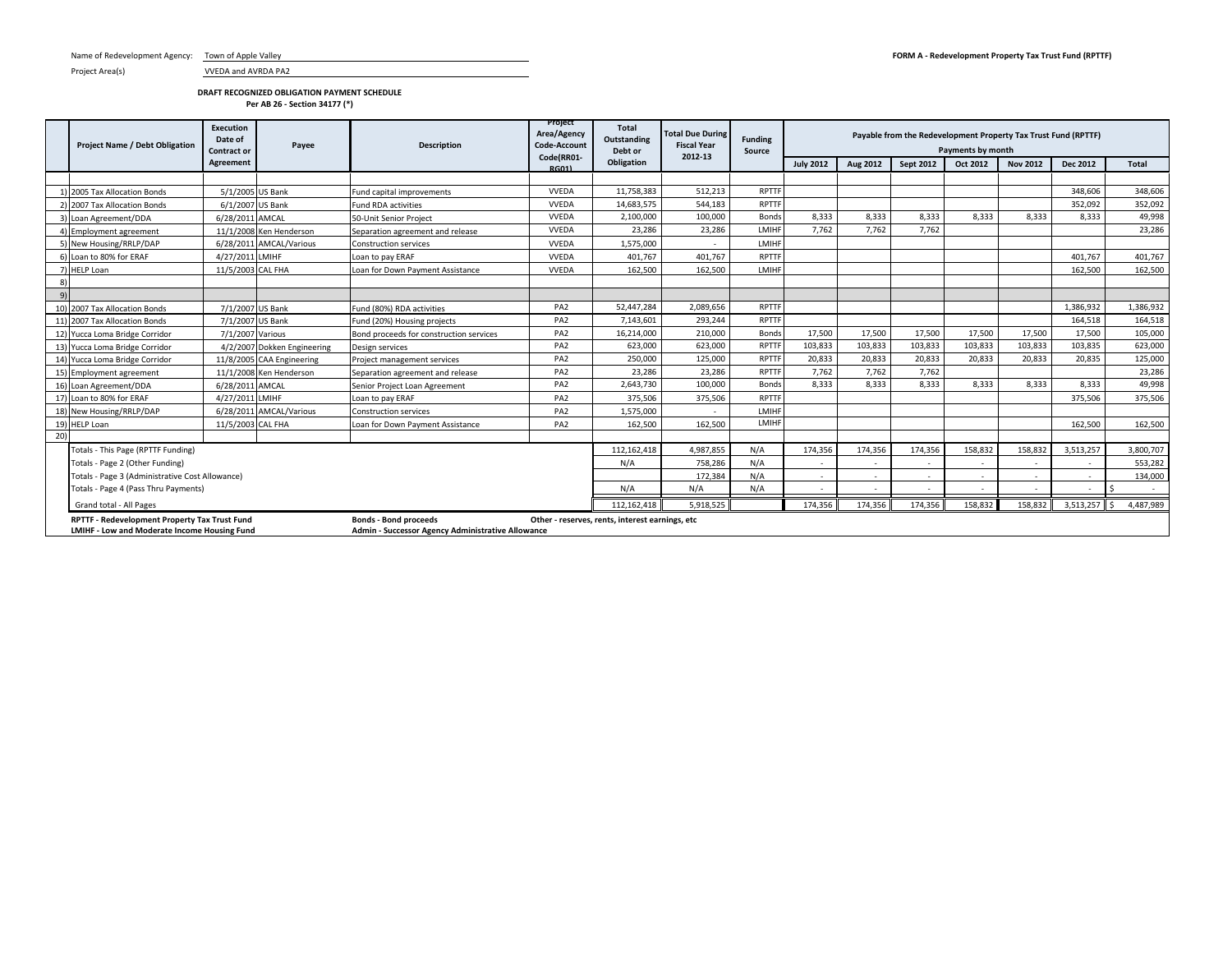| Name of Redevelopment Agency:<br>RDA Project Area All<br>Project Area(s)                            |                                                                                                   |                                              |                                                                                                                                                                                                                                |                     |                                                 |                  |          |                  |          |           |                                    | FORM B - All Revenue Sources Other Than Redevelopment Property Tax Trust Fund (RPTTF) |          |                  |
|-----------------------------------------------------------------------------------------------------|---------------------------------------------------------------------------------------------------|----------------------------------------------|--------------------------------------------------------------------------------------------------------------------------------------------------------------------------------------------------------------------------------|---------------------|-------------------------------------------------|------------------|----------|------------------|----------|-----------|------------------------------------|---------------------------------------------------------------------------------------|----------|------------------|
|                                                                                                     |                                                                                                   |                                              |                                                                                                                                                                                                                                |                     |                                                 |                  |          |                  |          |           |                                    |                                                                                       |          |                  |
|                                                                                                     |                                                                                                   | DRAFT RECOGNIZED OBLIGATION PAYMENT SCHEDULE |                                                                                                                                                                                                                                |                     |                                                 |                  |          |                  |          |           |                                    |                                                                                       |          |                  |
|                                                                                                     |                                                                                                   | Per AB 26 - Section 34177 (*)                |                                                                                                                                                                                                                                |                     |                                                 |                  |          |                  |          |           |                                    |                                                                                       |          |                  |
|                                                                                                     |                                                                                                   |                                              |                                                                                                                                                                                                                                |                     |                                                 |                  |          |                  |          |           |                                    |                                                                                       |          |                  |
|                                                                                                     |                                                                                                   |                                              |                                                                                                                                                                                                                                | Project Area/Agency |                                                 | Total Due During | Funding  |                  |          |           | Payable from Other Revenue Sources |                                                                                       |          |                  |
|                                                                                                     | Contract/Agreement                                                                                |                                              |                                                                                                                                                                                                                                | Code-Account        | <b>Total Outstanding</b>                        | Fiscal Year      | Source   |                  |          |           | Payments by month                  |                                                                                       |          |                  |
| Project Name / Debt Obligation                                                                      | Execution Date                                                                                    | Payee                                        | Description                                                                                                                                                                                                                    |                     | Code(RR01-RG01) Debt or Obligation              | 2011-2012**      | $\cdots$ | <b>July 2012</b> | Aug 2012 | Sept 2012 | Oct 2012                           | Nov 2012                                                                              | Dec 2012 | Total            |
|                                                                                                     |                                                                                                   |                                              |                                                                                                                                                                                                                                |                     |                                                 |                  |          |                  |          |           |                                    |                                                                                       |          |                  |
| 1)<br>2)                                                                                            |                                                                                                   |                                              |                                                                                                                                                                                                                                |                     |                                                 |                  |          |                  |          |           |                                    |                                                                                       |          | $\sim$           |
| 3)                                                                                                  |                                                                                                   |                                              |                                                                                                                                                                                                                                |                     |                                                 |                  |          |                  |          |           |                                    |                                                                                       |          | $\sim$<br>$\sim$ |
| 4)                                                                                                  |                                                                                                   |                                              |                                                                                                                                                                                                                                |                     |                                                 |                  |          |                  |          |           |                                    |                                                                                       |          | $\sim$           |
| 5)                                                                                                  |                                                                                                   |                                              |                                                                                                                                                                                                                                |                     |                                                 |                  |          |                  |          |           |                                    |                                                                                       |          | $\sim$           |
| 6)                                                                                                  |                                                                                                   |                                              |                                                                                                                                                                                                                                |                     |                                                 |                  |          |                  |          |           |                                    |                                                                                       |          | $\sim$           |
| $\overline{7}$                                                                                      |                                                                                                   |                                              |                                                                                                                                                                                                                                |                     |                                                 |                  |          |                  |          |           |                                    |                                                                                       |          | $\sim$           |
| 8)                                                                                                  |                                                                                                   |                                              |                                                                                                                                                                                                                                |                     |                                                 |                  |          |                  |          |           |                                    |                                                                                       |          | $\overline{a}$   |
| g)                                                                                                  |                                                                                                   |                                              |                                                                                                                                                                                                                                |                     |                                                 |                  |          |                  |          |           |                                    |                                                                                       |          | $\sim$           |
| 10)                                                                                                 |                                                                                                   |                                              |                                                                                                                                                                                                                                |                     |                                                 |                  |          |                  |          |           |                                    |                                                                                       |          | $\sim$           |
| 11)                                                                                                 |                                                                                                   |                                              |                                                                                                                                                                                                                                |                     |                                                 |                  |          |                  |          |           |                                    |                                                                                       |          | $\sim$           |
| 12)                                                                                                 |                                                                                                   |                                              |                                                                                                                                                                                                                                |                     |                                                 |                  |          |                  |          |           |                                    |                                                                                       |          | $\sim$           |
| 13)                                                                                                 |                                                                                                   |                                              |                                                                                                                                                                                                                                |                     |                                                 |                  |          |                  |          |           |                                    |                                                                                       |          | ٠                |
| 14)<br>15)                                                                                          |                                                                                                   |                                              |                                                                                                                                                                                                                                |                     |                                                 |                  |          |                  |          |           |                                    |                                                                                       |          | $\sim$<br>$\sim$ |
| 16)                                                                                                 |                                                                                                   |                                              |                                                                                                                                                                                                                                |                     |                                                 |                  |          |                  |          |           |                                    |                                                                                       |          | $\sim$           |
| 17)                                                                                                 |                                                                                                   |                                              |                                                                                                                                                                                                                                |                     |                                                 |                  |          |                  |          |           |                                    |                                                                                       |          | $\sim$           |
| 18)                                                                                                 |                                                                                                   |                                              |                                                                                                                                                                                                                                |                     |                                                 |                  |          |                  |          |           |                                    |                                                                                       |          | $\sim$           |
| 19)                                                                                                 |                                                                                                   |                                              |                                                                                                                                                                                                                                |                     |                                                 |                  |          |                  |          |           |                                    |                                                                                       |          | $\sim$           |
| 20)                                                                                                 |                                                                                                   |                                              |                                                                                                                                                                                                                                |                     |                                                 |                  |          |                  |          |           |                                    |                                                                                       |          | $\sim$           |
| 21)                                                                                                 |                                                                                                   |                                              |                                                                                                                                                                                                                                |                     |                                                 |                  |          |                  |          |           |                                    |                                                                                       |          | $\overline{a}$   |
| 22)                                                                                                 |                                                                                                   |                                              |                                                                                                                                                                                                                                |                     |                                                 |                  |          |                  |          |           |                                    |                                                                                       |          | $\sim$           |
| 23)                                                                                                 |                                                                                                   |                                              |                                                                                                                                                                                                                                |                     |                                                 |                  |          |                  |          |           |                                    |                                                                                       |          | $\sim$           |
| $^{24}$                                                                                             |                                                                                                   |                                              |                                                                                                                                                                                                                                |                     |                                                 |                  |          |                  |          |           |                                    |                                                                                       |          | $\sim$           |
| $^{25)}$                                                                                            |                                                                                                   |                                              |                                                                                                                                                                                                                                |                     |                                                 |                  |          |                  |          |           |                                    |                                                                                       |          | $\sim$           |
| 26)<br>27)                                                                                          |                                                                                                   |                                              |                                                                                                                                                                                                                                |                     |                                                 |                  |          |                  |          |           |                                    |                                                                                       |          | $\mathcal{L}$    |
| 28)                                                                                                 |                                                                                                   |                                              |                                                                                                                                                                                                                                |                     |                                                 |                  |          |                  |          |           |                                    |                                                                                       |          | $\sim$<br>$\sim$ |
| 29)                                                                                                 |                                                                                                   |                                              |                                                                                                                                                                                                                                |                     |                                                 |                  |          |                  |          |           |                                    |                                                                                       |          | $\sim$           |
| 30)                                                                                                 |                                                                                                   |                                              |                                                                                                                                                                                                                                |                     |                                                 |                  |          |                  |          |           |                                    |                                                                                       |          | $\sim$           |
| 31)                                                                                                 |                                                                                                   |                                              |                                                                                                                                                                                                                                |                     |                                                 |                  |          |                  |          |           |                                    |                                                                                       |          | $\sim$           |
| 32)                                                                                                 |                                                                                                   |                                              |                                                                                                                                                                                                                                |                     |                                                 |                  |          |                  |          |           |                                    |                                                                                       |          | $\sim$           |
| 33)                                                                                                 |                                                                                                   |                                              |                                                                                                                                                                                                                                |                     |                                                 |                  |          |                  |          |           |                                    |                                                                                       |          | $\sim$           |
| Totals - LMIHF                                                                                      |                                                                                                   |                                              |                                                                                                                                                                                                                                |                     |                                                 |                  |          |                  |          |           |                                    |                                                                                       |          | \$0.00           |
| <b>Totals - Bond Proceeds</b>                                                                       |                                                                                                   |                                              |                                                                                                                                                                                                                                |                     |                                                 |                  |          |                  |          |           |                                    |                                                                                       |          | \$0.00           |
| Totals - Other                                                                                      |                                                                                                   |                                              |                                                                                                                                                                                                                                |                     |                                                 |                  |          |                  |          |           |                                    |                                                                                       |          | \$0.00           |
| Grand total - This Page<br>$\sim$<br>¢<br>$\sim$<br>$\sim$<br>a.<br>$\sim$<br>. .<br>$\sim$<br>- 11 |                                                                                                   |                                              |                                                                                                                                                                                                                                |                     |                                                 |                  |          |                  |          |           | $\sim$                             |                                                                                       |          |                  |
|                                                                                                     |                                                                                                   |                                              | * The Preliminary Draft Recognized Obligation Payment Schedule (ROPS) is to be completed by 3/1/2012 by the successor agency, and subsequently be approved by the oversight board before the final ROPS is submitted to the St |                     |                                                 |                  |          |                  |          |           |                                    |                                                                                       |          |                  |
|                                                                                                     | ** All total due during fiscal year and payment amounts are projected.                            |                                              | requirement that the Agreed Upon Procedures Audit be completed before submitting the final Oversight Approved ROPS to the State Controller and State Department of Finance.                                                    |                     |                                                 |                  |          |                  |          |           |                                    |                                                                                       |          |                  |
|                                                                                                     |                                                                                                   |                                              | *** Funding sources from the successor agency: (For fiscal 2011-12 only, references to RPTTF could also mean tax increment allocated to the Agency prior to February 1, 2012.)                                                 |                     |                                                 |                  |          |                  |          |           |                                    |                                                                                       |          |                  |
| RPTTF - Redevelopment Property Tax Trust Fund                                                       |                                                                                                   |                                              | <b>Bonds - Bond proceeds</b>                                                                                                                                                                                                   |                     | Other - reserves, rents, interest earnings, etc |                  |          |                  |          |           |                                    |                                                                                       |          |                  |
|                                                                                                     | LMIHF - Low and Moderate Income Housing Fund<br>Admin - Successor Agency Administrative Allowance |                                              |                                                                                                                                                                                                                                |                     |                                                 |                  |          |                  |          |           |                                    |                                                                                       |          |                  |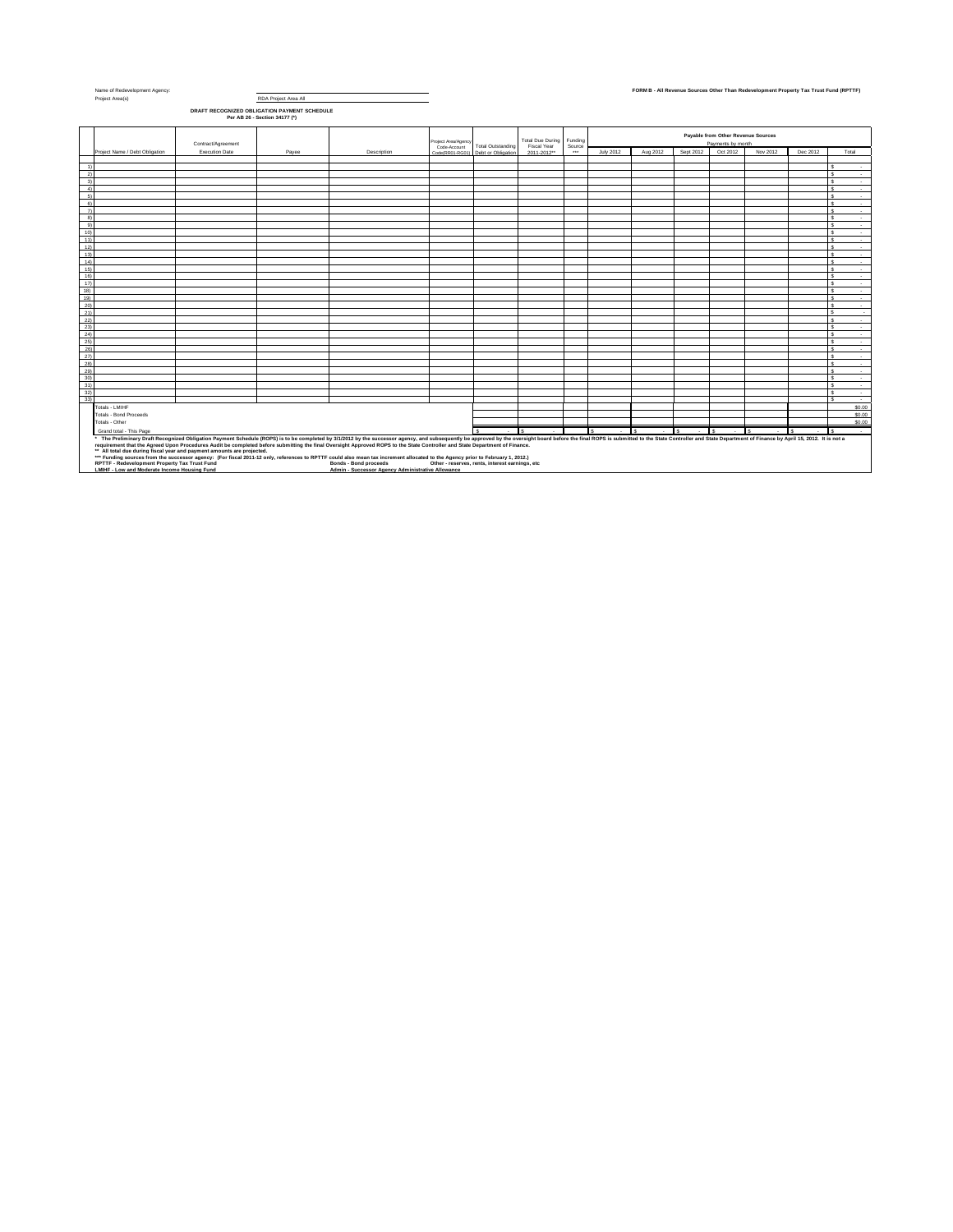Project Area(s) VVEDA and AVRDA PA2

## **DRAFT RECOGNIZED OBLIGATION PAYMENT SCHEDULE**

**Per AB 26 - Section 34177 (\*)**

|     |                                                                     |                   |                                                                                                | Project Area/Agency             | Total<br>Outstanding  | <b>Total Due During</b>                         |                   |                  | Payable from the Administrative Allowance Allocation ****<br>Payments by month |           |          |          |          |           |  |  |  |
|-----|---------------------------------------------------------------------|-------------------|------------------------------------------------------------------------------------------------|---------------------------------|-----------------------|-------------------------------------------------|-------------------|------------------|--------------------------------------------------------------------------------|-----------|----------|----------|----------|-----------|--|--|--|
|     | Project Name / Debt Obligation                                      | Payee             | Description                                                                                    | Code-Account<br>Code(RR01-RG01) | Debt or<br>Obligation | <b>Fiscal Year</b><br>2012-2013                 | Funding<br>Source | <b>July 2012</b> | Aug 2012                                                                       | Sept 2012 | Oct 2012 | Nov 2012 | Dec 2012 | Total     |  |  |  |
|     |                                                                     |                   |                                                                                                |                                 |                       |                                                 |                   |                  |                                                                                |           |          |          |          |           |  |  |  |
|     | 1) Personnel Services                                               | Various           | <b>Dissolution Activiites and Services</b>                                                     | VVEDA/AVRDA PA2                 | 178,997               | 178,997                                         | <b>RPTTF</b>      | 14,916           | 14,916                                                                         | 14,916    | 14,916   | 14,916   | 14,916   | 89,499    |  |  |  |
|     | 2) Education and Training                                           | Various           | Dissolution Activiites and Services                                                            | <b>VVEDA/AVRDA PA2</b>          | 6,000                 | 6,000                                           | <b>RPTTF</b>      | 500              | 500                                                                            | 500       | 500      | 500      | 500      | 3,000     |  |  |  |
|     | 3) Meetings and Conferences                                         | Various           | Dissolution Activiites and Services                                                            | <b>VVEDA/AVRDA PA2</b>          | 1,000                 | 1,000                                           | <b>RPTTF</b>      | 83               | 83                                                                             | 83        | 83       | 83       | 83       | 500       |  |  |  |
|     | 4) Mileage                                                          | Various           | Dissolution Activiites and Services                                                            | <b>VVEDA/AVRDA PA2</b>          | 4,000                 | 4,000                                           | <b>RPTTF</b>      | 333              | 333                                                                            | 333       | 333      | 333      | 333      | 2,000     |  |  |  |
|     | 5) Office Expenses                                                  | Various           | Dissolution Activiites and Services                                                            | <b>VVEDA/AVRDA PA2</b>          | 2,000                 | 2,000                                           | <b>RPTTF</b>      | 167              | 167                                                                            | 167       | 167      | 167      | 167      | 1,000     |  |  |  |
|     | 6) Postage                                                          | Various           | Dissolution Activiites and Services                                                            | <b>VVEDA/AVRDA PA2</b>          | 500                   | 500                                             | <b>RPTTF</b>      | 42               | 42                                                                             | 42        | 42       | 42       | 42       | 250       |  |  |  |
|     | 7) Printing                                                         | Various           | Dissolution Activiites and Services                                                            | VVEDA/AVRDA PA2                 | 500                   | 500                                             | <b>RPTTF</b>      | 42               | 42                                                                             | 42        | 42       | 42       | 42       | 250       |  |  |  |
|     | 8) Audit                                                            | <b>TBD</b>        | <b>Dissolution Activiites and Services</b>                                                     | VVEDA/AVRDA PA2                 | 12,000                | 12,000                                          | RPTTF             | 1,000            | 1,000                                                                          | 1,000     | 1,000    | 1,000    | 1,000    | 6,000     |  |  |  |
|     | 9) Contract Services                                                | <b>Emily Wong</b> | Dissolution Activiites and Services                                                            | <b>VVEDA/AVRDA PA2</b>          | 18,000                | 18.000                                          | <b>RPTTF</b>      | 6.000            | 6.000                                                                          | 6.000     |          |          |          | 18,000    |  |  |  |
|     | 10) Legal                                                           | BB&K              | <b>Dissolution Activiites and Services</b>                                                     | VVEDA/AVRDA PA2                 | 27,003                | 27,003                                          | <b>RPTTF</b>      | 2,250            | 2.250                                                                          | 2,250     | 2,250    | 2,250    | 2.250    | 13,502    |  |  |  |
| 11) |                                                                     |                   |                                                                                                |                                 |                       |                                                 |                   |                  |                                                                                |           |          |          |          |           |  |  |  |
| 12) |                                                                     |                   |                                                                                                |                                 |                       |                                                 |                   |                  |                                                                                |           |          |          |          |           |  |  |  |
| 13) |                                                                     |                   |                                                                                                |                                 |                       |                                                 |                   |                  |                                                                                |           |          |          |          |           |  |  |  |
| 14) |                                                                     |                   |                                                                                                |                                 |                       |                                                 |                   |                  |                                                                                |           |          |          |          |           |  |  |  |
| 15) |                                                                     |                   |                                                                                                |                                 |                       |                                                 |                   |                  |                                                                                |           |          |          |          |           |  |  |  |
| 16) |                                                                     |                   |                                                                                                |                                 |                       |                                                 |                   |                  |                                                                                |           |          |          |          |           |  |  |  |
| 17) |                                                                     |                   |                                                                                                |                                 |                       |                                                 |                   |                  |                                                                                |           |          |          |          |           |  |  |  |
| 18) |                                                                     |                   |                                                                                                |                                 |                       |                                                 |                   |                  |                                                                                |           |          |          |          |           |  |  |  |
| 19) |                                                                     |                   |                                                                                                |                                 |                       |                                                 |                   |                  |                                                                                |           |          |          |          |           |  |  |  |
| 20) |                                                                     |                   |                                                                                                |                                 |                       |                                                 |                   |                  |                                                                                |           |          |          |          |           |  |  |  |
|     | <b>Totals - This Page</b>                                           |                   |                                                                                                |                                 | 250.000               | 250.000                                         |                   |                  |                                                                                |           |          |          |          | \$134.000 |  |  |  |
|     | RPTTF - Redevelopment Property Tax Trust Fund Bonds - Bond proceeds |                   | LMIHF - Low and Moderate Income Housing Fund Admin - Successor Agency Administrative Allowance |                                 |                       | Other - reserves, rents, interest earnings, etc |                   |                  |                                                                                |           |          |          |          |           |  |  |  |